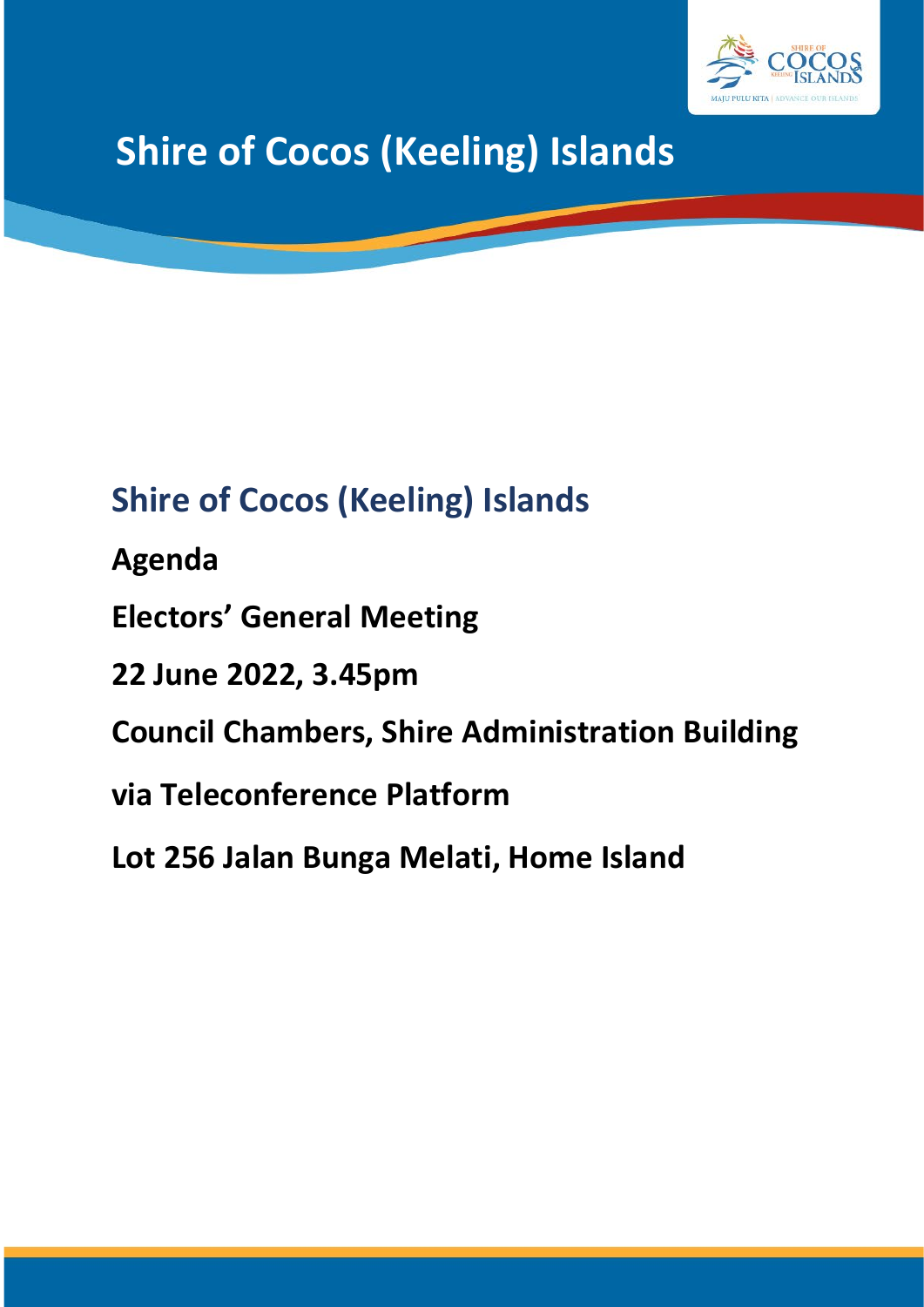

## **OUR VALUES**

**Service**

Provide the best service we can.

We serve the community and each other.

#### **Accountability**

We take responsibility for our own actions.

We do what we say we will do.

Mistakes are an opportunity to learn.

**Support**

We support our team and our community.

Look for opportunities to help each other.

#### **Respect**

We respect and value others.

Our interactions are always respectful towards others.

#### **Integrity**

We will be honest and transparent with all our dealings.

Maintain confidentiality.

Trust each other.

**Achievement**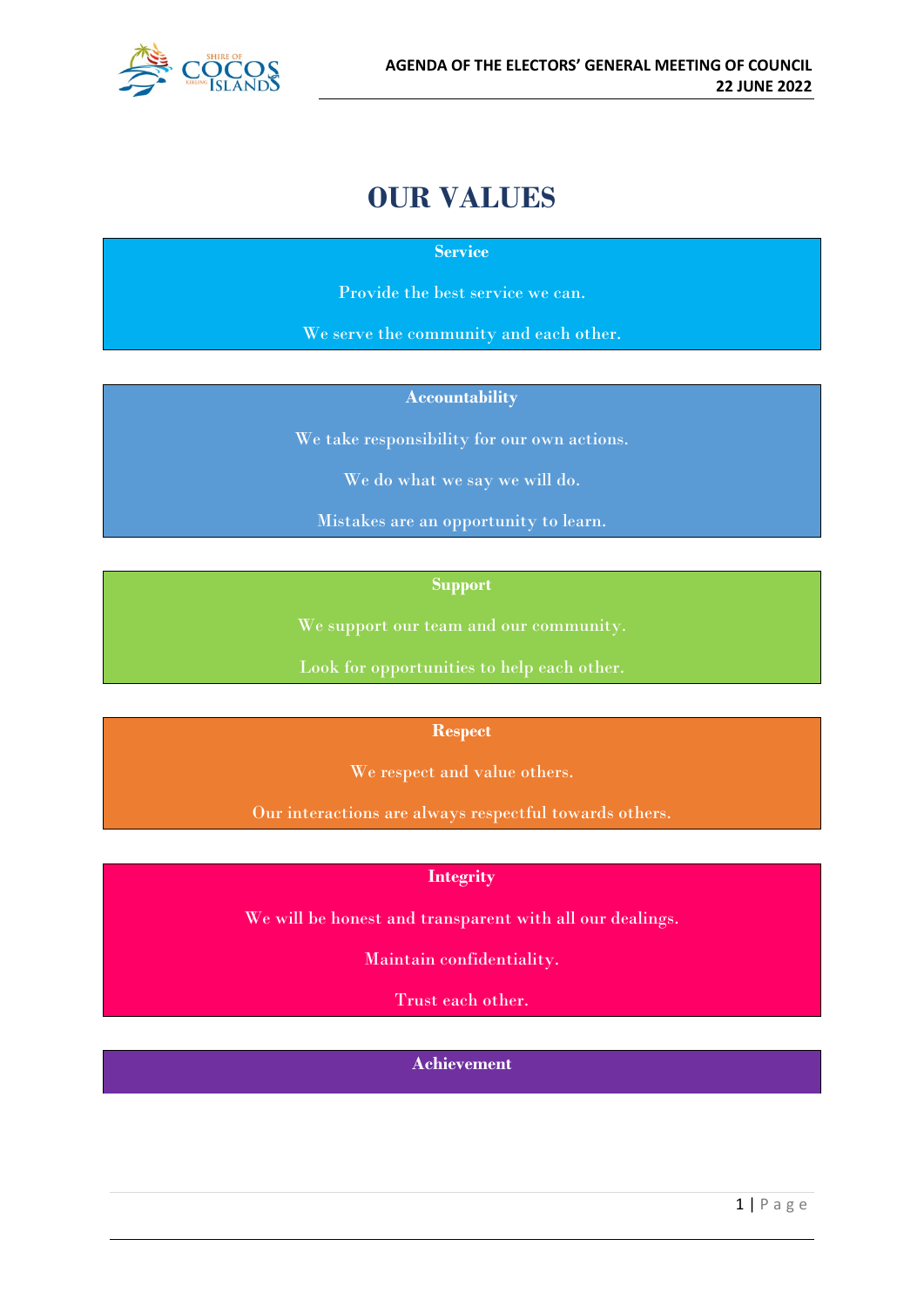

## Being proactive and enabling the outcomes.

## Be creative and think outside the square.

#### **TABLE OF CONTENTS**

#### **TABLE OF CONTENTS**

| <b>ITEM</b>    | <b>SUBJECT</b>                                                                                                                                                                                                                                                                                                                                                           |                         |
|----------------|--------------------------------------------------------------------------------------------------------------------------------------------------------------------------------------------------------------------------------------------------------------------------------------------------------------------------------------------------------------------------|-------------------------|
| $\mathbf{1}$   | <b>OPENING/ANNOUNCEMENTS BY THE SHIRE PRESIDENT</b>                                                                                                                                                                                                                                                                                                                      | $\overline{\mathbf{3}}$ |
| 2              | RECORD OF ATTENDANCE / APOLOGIES / LEAVE OF ABSENCE                                                                                                                                                                                                                                                                                                                      | 3                       |
| 3              | <b>CONFIRMATION OF MINUTES</b>                                                                                                                                                                                                                                                                                                                                           | 3                       |
| 4              | RECEIVAL AND ADOPTION OF THE SHIRE OF COCOS (KEELING) ISLANDS<br>2020/2021 ANNUAL REPORTS CONSISTING OF THE FOLLOWING FOUR<br><b>PARTS:</b><br>Receiving of the Annual Report of the Shire of Cocos<br>(Keeling) Islands for the year ending 30 June 2021.<br>Presenting of the Auditor's Report.<br>Presenting of the President's Report.<br>Any Other General Business | 3                       |
| 5              | <b>QUESTIONS FOR WHICH PRIOR NOTICE HAS BEEN GIVEN</b>                                                                                                                                                                                                                                                                                                                   | 3                       |
| 6              | <b>GENERAL BUSINESS</b>                                                                                                                                                                                                                                                                                                                                                  | $\overline{\mathbf{3}}$ |
| $\overline{7}$ | <b>CLOSURE</b>                                                                                                                                                                                                                                                                                                                                                           | 3                       |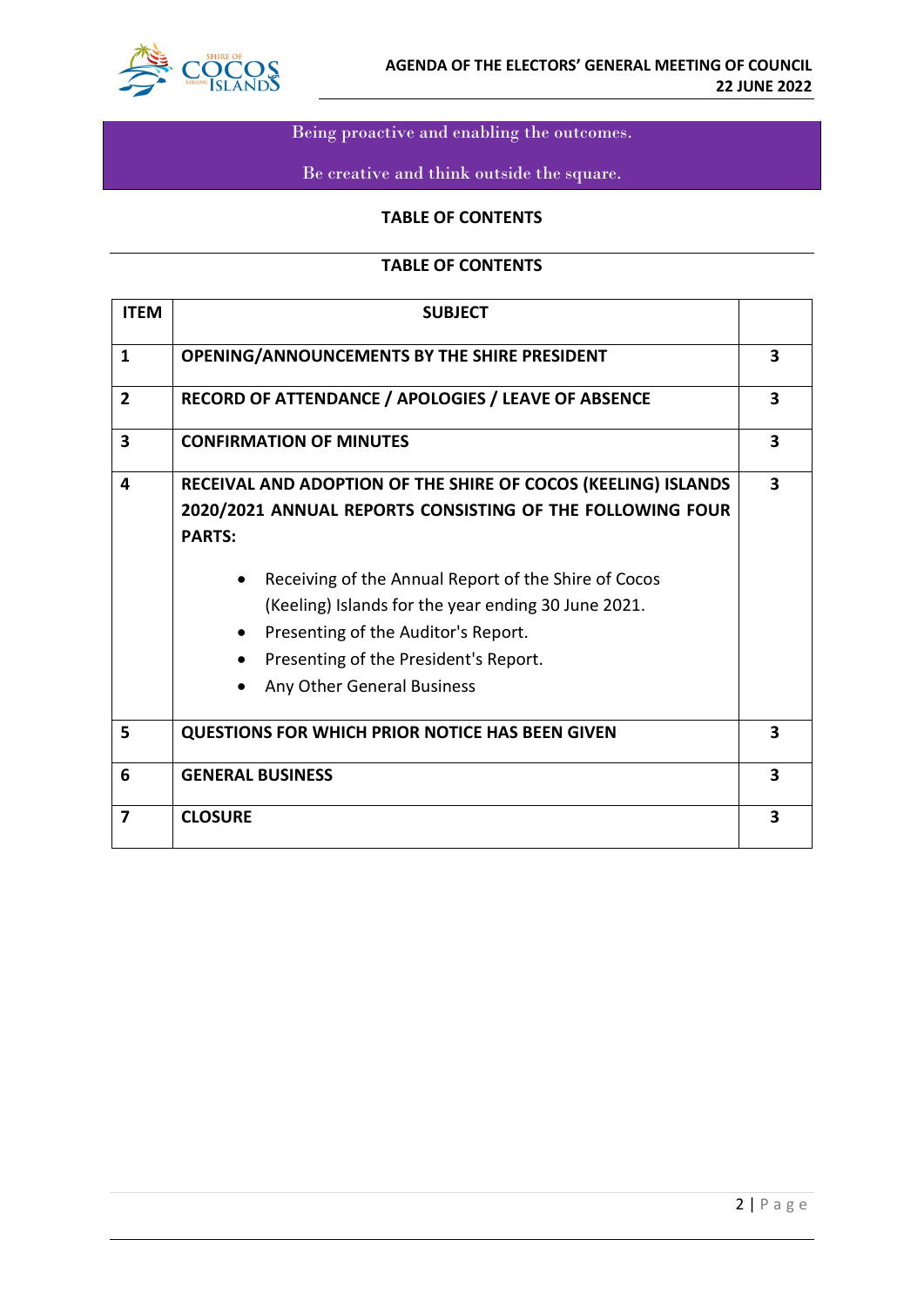

In accordance with Section 5.27 of the *Local Government Act 1995* and the Local Government (Administration) Regulations 1996, the Order of Business will be as follows:

## **1. OPENING/ANNOUNCEMENTS BY THE SHIRE PRESIDENT**

#### **OFFICER RECOMMENDATION**

**THAT COUNCIL SUSPEND THE OPERATION OF CLAUSES C1.5.7-PUBLIC QUESTION TIME, C1.5.9-DEPUTATIONS, C1.5.11 PRESENTATIONS, CI.5.13-PUBLIC INSPECTIONS OF AGENDA MATERIALS, C1.7.1-MEMBERS TO BE IN THEIR PROPER PLACES, C1.9.1(b)-MOTIONS TO BE STATED IN WRITING, CI.12.4-METHOD OF TAKING VOTE AND C113.3-PUBLIC INSPECTIONS OF UNCONFIRMED MINUTES OF THE SHIRE OF COCOS (KEELING) ISLANDS MEETING PROCEDURES LOCAL LAW 2019 FOR THE DURATION OF THIS ELECTRONIC MEETING AND THAT THESE MATTERS BE DETERMINED AT THE DISCRETION OF THE PRESIDING MEMBER.**

### **2. RECORD OF ATTENDANCE / APOLOGIES / LEAVE OF ABSENCE**

#### **3. CONFIRMATION OF MINUTES**

3.1 Annual Electors' General Meeting held on 3 February 2021 – Attachment 3.1

**THAT THE MINUTES OF THE ANNUAL ELECTORS MEETING HELD ON 3 FEBRUARY 2021, AS PRESENTED IN ATTACHMENT 3.1 BE CONFIRMED AS A TRUE AND CORRECT RECORD OF THE MEETING PROCEEDINGS.**

## **4. RECEIVAL AND ADOPTION OF THE SHIRE OF COCOS (KEELING) ISLANDS 2019-2020 ANNUAL REPORTS CONSISTING OF THE FOLLOWING FOUR PARTS:**

- Receiving of the Annual Report of the Shire of Cocos (Keeling) Islands for the year ending 30 June 2021.
- Presenting of the Auditor's Report.
- Presenting of the President's Report.
- Any Other General Business

### **5. QUESTIONS FOR WHICH PRIOR NOTICE HAS BEEN GIVEN**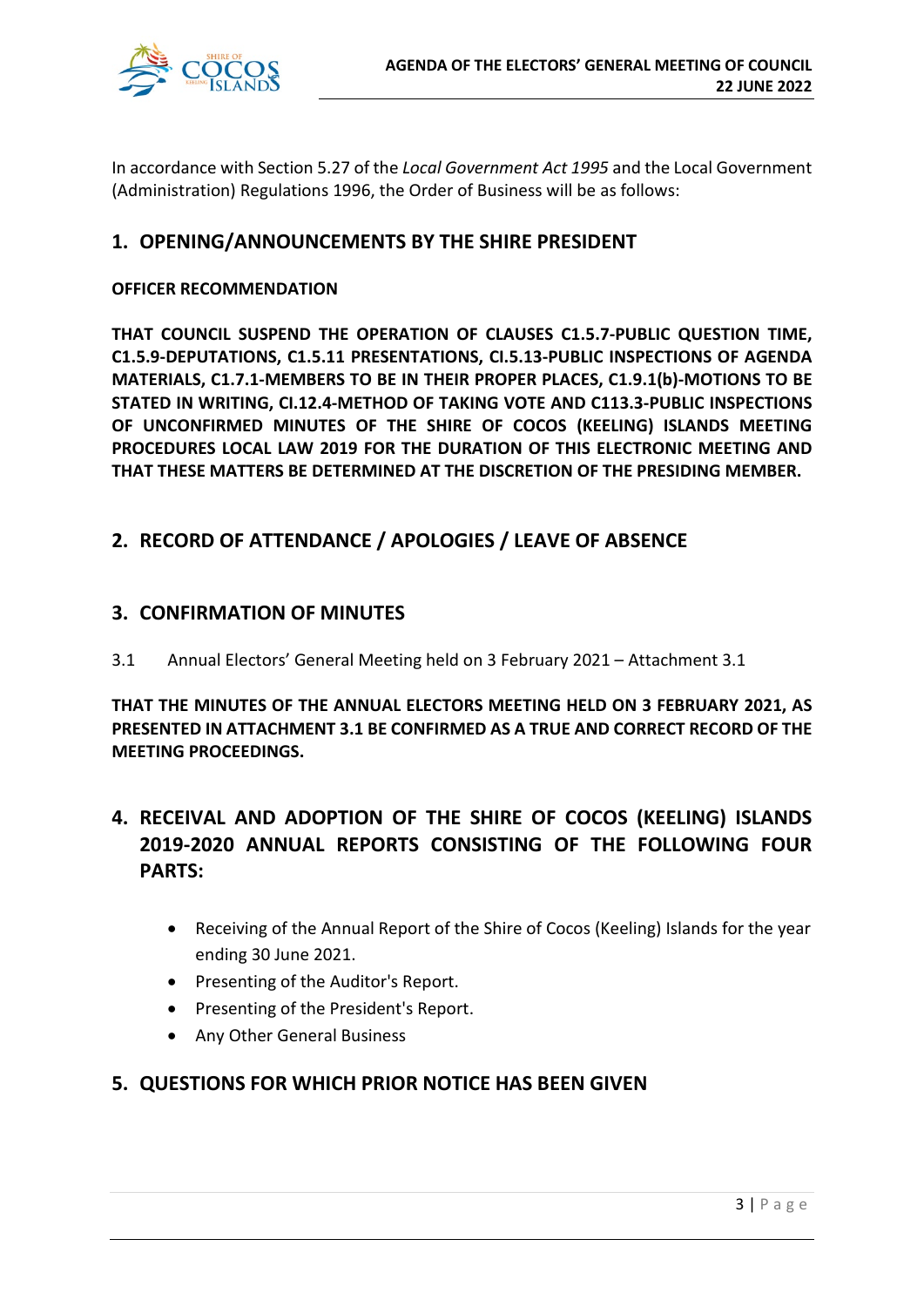

**6. GENERAL BUSINESS**

## **7. CLOSURE**